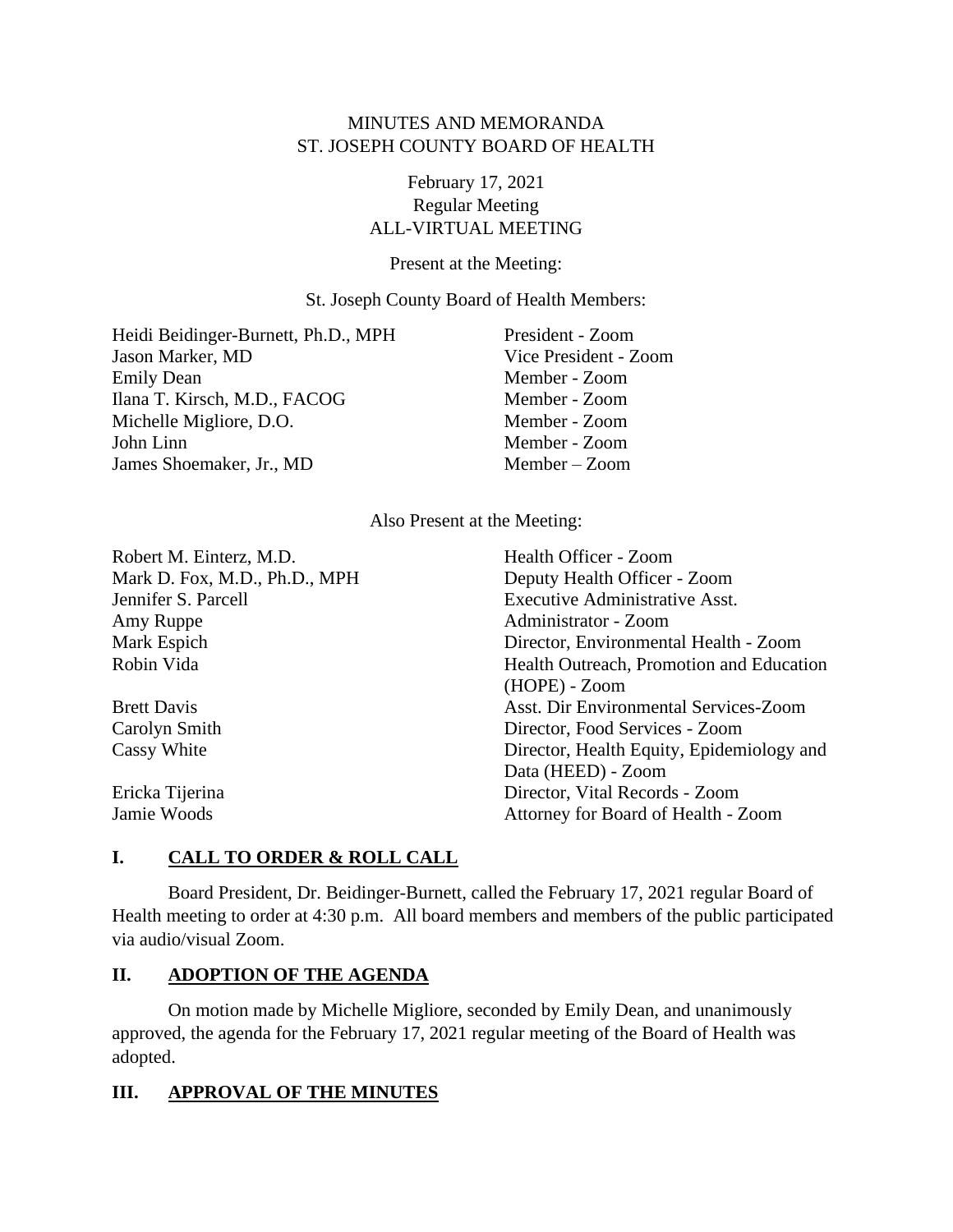On motion made by Michelle Migliore, seconded by John Linn, and unanimously approved, the minutes of the January 20, 2021 regular meeting of the Board of Health were approved with the single change that a meeting participant's medical degree was left off and needed to be added.

#### **IV. BOARD PRESIDENT ANNOUNCEMENTS**

1. Dr. Beidinger-Burnett remarked on the vaccination clinic located at Hedwig Memorial Center, stating that it has been a great experience. She noted that Voice of the People commented positively about the work at Hedwig Memorial Center.

#### **V. HEALTH OFFICER PRESENTATION AND REPORT**

#### **21-06 Discussion and Vote on January 2021 Health Officer's Report**

The Board received reports from various units. Nothing out of normal routine was noted in the community except for the ongoing COVID-19 pandemic. It was noted for the Board that the financial report was formatted differently this month; Amy Ruppe addressed for the Board the new format of Health Department funds. Amy Ruppe asked if the Board liked the new format. Dr. Beidinger-Burnett expressed that she liked the new condensed version. Dr. Marker agreed with Dr. Beidinger-Burnett and requested that if there are any variances from normal expenses that they be flagged and noted in the report. Dr. Beidinger-Burnett added that she would like to receive a full report quarterly in addition to the monthly condensed format. Amy Ruppe noted that in the month of January 2021 nothing stands out from normal expenditures.

Dr. Einterz amplified Dr. Beidinger-Burnett's comments and stated that he is proud of the Department of Health's performance in COVID-19 vaccinations. He stated that Dr. Fox would review the vaccination data later in the meeting.

Dr. Einterz responded to a question about there being fewer restaurant inspections from last year. He stated the Unit is down an individual and they are looking for the right person to fill the job of Food Safety Inspection Officer. Additionally, a staff member was out assisting a sick family member, and many staff are serving in the vaccination clinic.

Dr. Einterz was asked about whether more problems were occurring in the "healthy homes program". Mark Espich responded and stated there are not more problems but there are more citizen complaints.

#### **VI. DEPUTY HEALTH OFFICER PRESENTATION**

#### **21-07 COVID-19 Update**

Dr. Fox echoed the previous comments about the work that has gone into launching and staffing the vaccination clinic. Feedback has been great and there has been an outpouring of volunteers.

Data shows improvement in number of cases from the middle of November 2020 to January 2021. Things have plateaued or increased a little in the last two weeks. This is probably due to students returning and associated increase in number of tests at local universities. The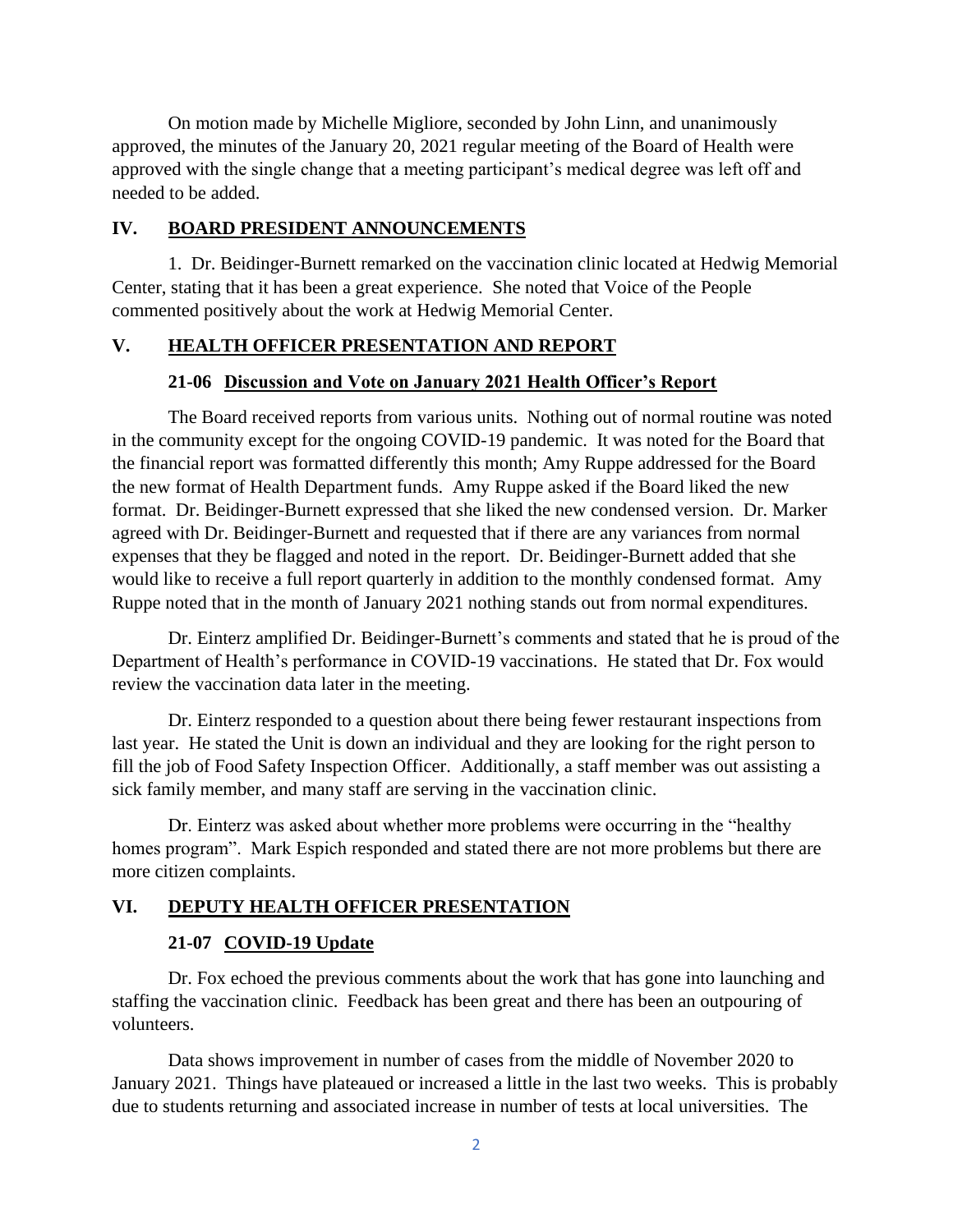County's positivity rate has dropped due to University surveillance testing. There has been no evidence of a ripple effect of transmission from the University into community. Enforcement and compliance of restaurant and bars has been challenging due to gray areas in the Governor's Executive Order.

The Department is focusing on K-12 schools. The CDC came out with new guidance for schools last week, which did not change dramatically from previous. Where school can implement mitigation strategies, they can safely re-open. So far, vaccination prioritization for teachers has not been a priority of the state. The Department is working to develop data for each school and district so we can effectively monitor data.

The state added 1,500 deaths to last years numbers due to review of death certificates. Specifically, there was an increase of 25-30 deaths for St. Joseph County.

The Department is continuing surveillance for more virulent strains of COVID-19. The state is looking for these strains and are looking for partners to assist with testing of samples. There have been none identified yet in St. Joseph County, Indiana.

Dr. Marker asked if data in pie charts could also put fatalities in a similar format. He stated that fatalities among the Hispanic population are ½. Vaccination of minorities is lagging. Vaccination rates among people of color is lagging due to vaccination hesitancy. The Department is working on that. Dr. Einterz stated that Robin Vida is working with health systems and others to work with Latinx and black community leaders to organize vaccination efforts in these communities. Robin Vida has reached out to faith communities, and placed posters in Spanish markets and online in Spanish. There is hesitancy, not just physical barriers. Hedwig Memorial Center was chosen because it straddles a few communities of color in the area. Dr. Einterz stated the Department is working with leaders in communities of color.

Dr. Shoemaker stated he is seeing exponential decrease in COVID-19 patients in the ER. Dr. Shoemaker asked Dr. Fox why we are not testing in the high schools that are not returning?

Dr. Fox responded that this is a resource issue. Ongoing surveillance testing in schools would be the ideal, but this is just a resource issue. Surveillance of students and vaccination of staff would be the best-case scenario for schools.

#### **VII. NEW BUSINESS**

#### **21-08 Board of Health Committee Appointments**

Dr. Marker notes members of the Board stayed on the committees they were previously on. Dr. Shoemaker was added to the Finance Committee.

These committee assignments for 2021 were approved unanimously on motion of John Linn, seconded by Emily Dean.

#### **21-09 Unit Spotlight – Ericka Tijerina, Director of Vital Records**

Ms. Tijerina noted this unit was spotlighted a few meetings ago and not much has changed in that time. Vital Records still has a staff of five (5) people. She noted that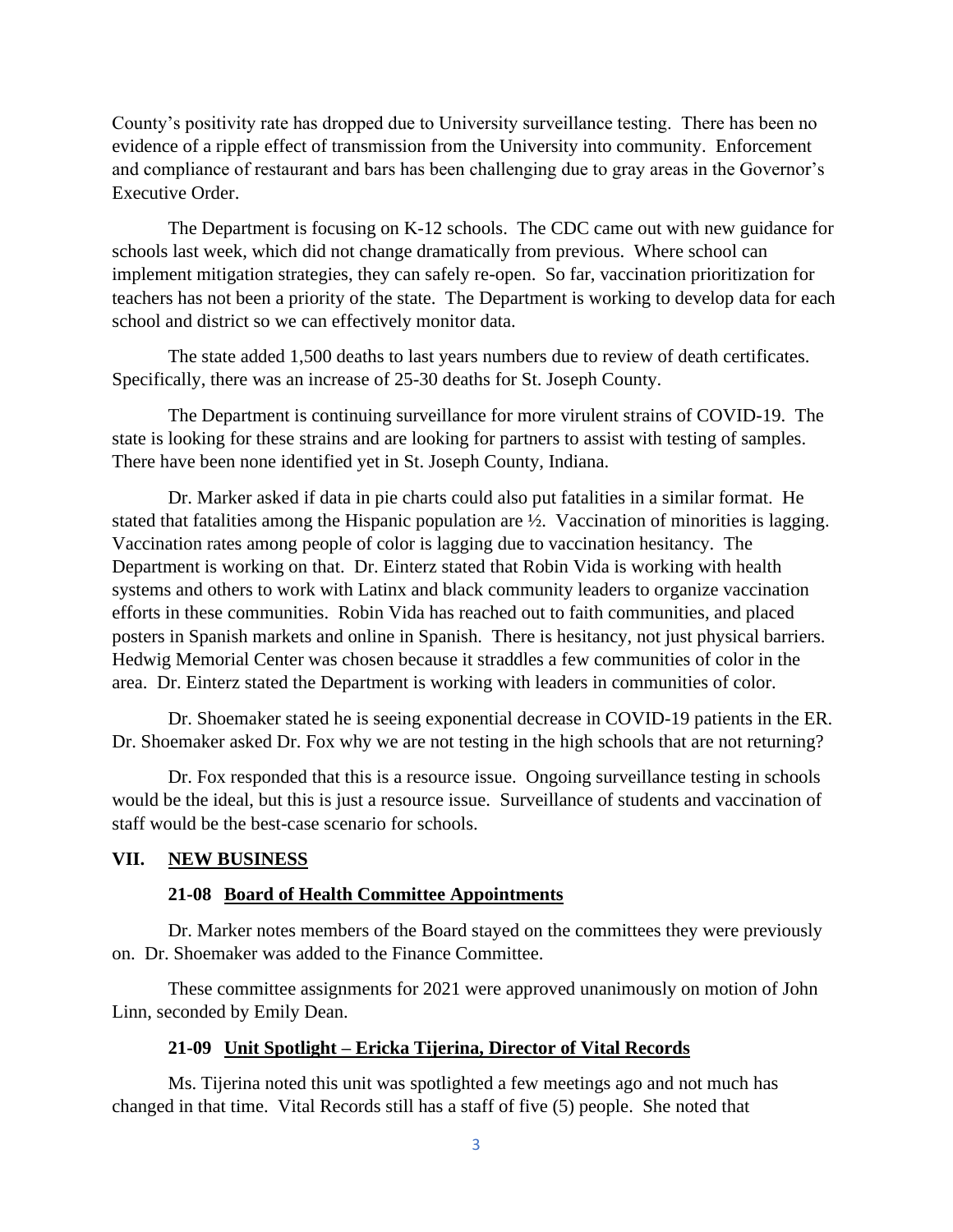modernization of records online would be beneficial, especially right now. Having more records and documents online would be user friendly. For example, paternity cannot be established online. Moving away from the requirements of original signatures and accepting copies would be useful.

Vital Records is in need of an IT upgrade. The unit still does not have upgraded equipment, and this limits what Vital Records is able to do and support. Thus far Vital Records has been unable to get a grant for this upgrade.

#### DRIVE

The State implemented a new electronic vital records system in January. This new tool, called DRIVE (Database for Registering Indiana's Vital Events), will eventually help expedite processing of birth and death records. Unfortunately, when DRIVE was initiated by the State, there were still many "bugs" in the system that disrupted reporting of birth and death records across the State, including in SJC. For example, some birth and death records from 2020 have not yet migrated to DRIVE. The SJC Vital Records unit has been helping State find workarounds and solutions to the glitches in DRIVE, but the system is still not functioning optimally. We believe the system will eventually be better than the system it replaced; but, until State fixes all DRIVE, we expect some delay in processing records and reporting data.

#### Projects Started in Mid-2020

The digitalization of records (scanning) is complete. Indexing of these records is ongoing. Online services have increased and will likely increase further in 2021.

Dr. Marker asked if Vital Records just could not find grants to apply for, or if Vital Records had applied but just couldn't use them. Ms. Tijerina answered that Vital Records can use grants, but there are just none available for Vital Records specifically.

Dr. Shoemaker asked Ms. Tijerina to make a wish list of what Vital Records needs. The Department needs to let the Board of Commissioners know that Vital Records has deficiencies in obtaining death records.

He also asked if Ms. Tijerina had any idea of how much money Vital Records would need to implement the necessary changes. She stated Amy Ruppe likely has that information.

Ms. Tijerina stated that there is nothing the Department of Health has done wrong to keep death records from going through; there is a state migration issue due to the implementation of DRIVE. Local IT cannot fix that issue.

Unrelated to the problems with DRIVE, to accomplish the objective outlined in the strategic plan pertinent to providing birth records in the field at community events (e.g. Little League registration), there is need for additional mobile equipment, perhaps \$15-20,000 in mobile equipment.

Dr. Beidinger-Burnett stated that Ms. Tijerina and Amy Ruppe should work together to rough out a budget for this need.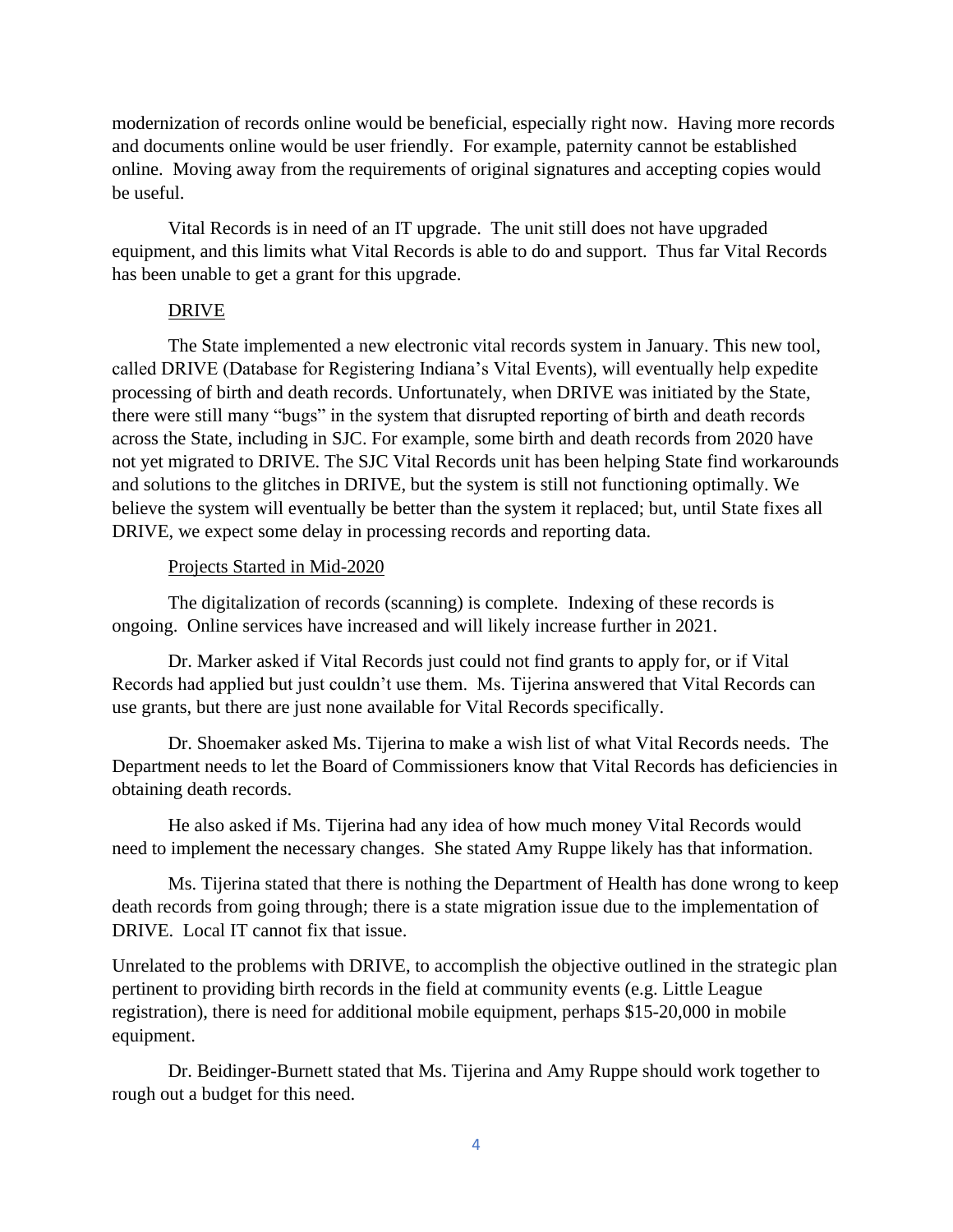#### **21-10 Legislative Issues**

There are pieces of legislation moving through the Indiana General Assembly of interest to the Board. Dr. Beidinger-Burnett noted she is watching this.

Since the Board of Health has gone to Zoom meetings the attendance has increased from 10 to sometimes 25 participants.

There is a bill relating to maternal/child health, safety and health, in the House, and several other health bills (syringe exchange, cigarette tax, and maternal health) as well.

Senate Bill 148 is a mental health bill in regard to safe and healthy houses. Governor Holcomb vetoed it last year. The bill deals with tenant rights.

Dr. Marker noted that the Board of Health is not an advocacy organization but stated that it should monitor legislation and determine if the Board should weigh in on it or not. Specifically, he noted several items up for discussion in the legislation, including the authority of various individuals to select the health officer, the ability of the Governor to enforce public health issues; maternal and child health (Dr. Kirsch suggested that the Board avoid weighing on bills about abortion).

Last session there was a pregnancy accommodation bill, where there would be no requirement for an employer to provide reasonable accommodations. Additionally, there is a new bill that would allow pregnant women down to the age of a minor to take charge of their own health care without parental consent but only down to the age of 16. So, if a 15 ½ year old was pregnant she would not be able to consent to her own epidural or her own prenatal care.

Dr. Beidinger-Burnett stated that Indiana rates of infant and maternal mortality are improving but Indiana lags other states in improvement and it is important to catch up.

### **VIII. OLD BUSINESS**

### **21-04 COVID-19 Vaccination Clinic Update**

Dr. Einterz stated the Board discussed increase of capacity for vaccination. The state's vaccination supply deliveries are unreliable due to weather and because the State's supply is dependent on the federal government. The Department was supposed to receive 2,500 last Friday and we did not receive them. St. Joseph Regional Medical Center gave the Department more vaccines; Healthlinc eventually transferred some to the Department as well. Weather has caused disruption.

The Department received a file from the State on individuals who received vaccines in St. Joseph County. The Department can now track those we have vaccinated. The Department has supplies to be able to vaccinate 500 people on Thursday, February 18, 2021.

## **IX. BOARD NOTIFICATIONS**

1. Hirings: Hired 3 Registrars and 3 Vaccinators using CARES Act monies.